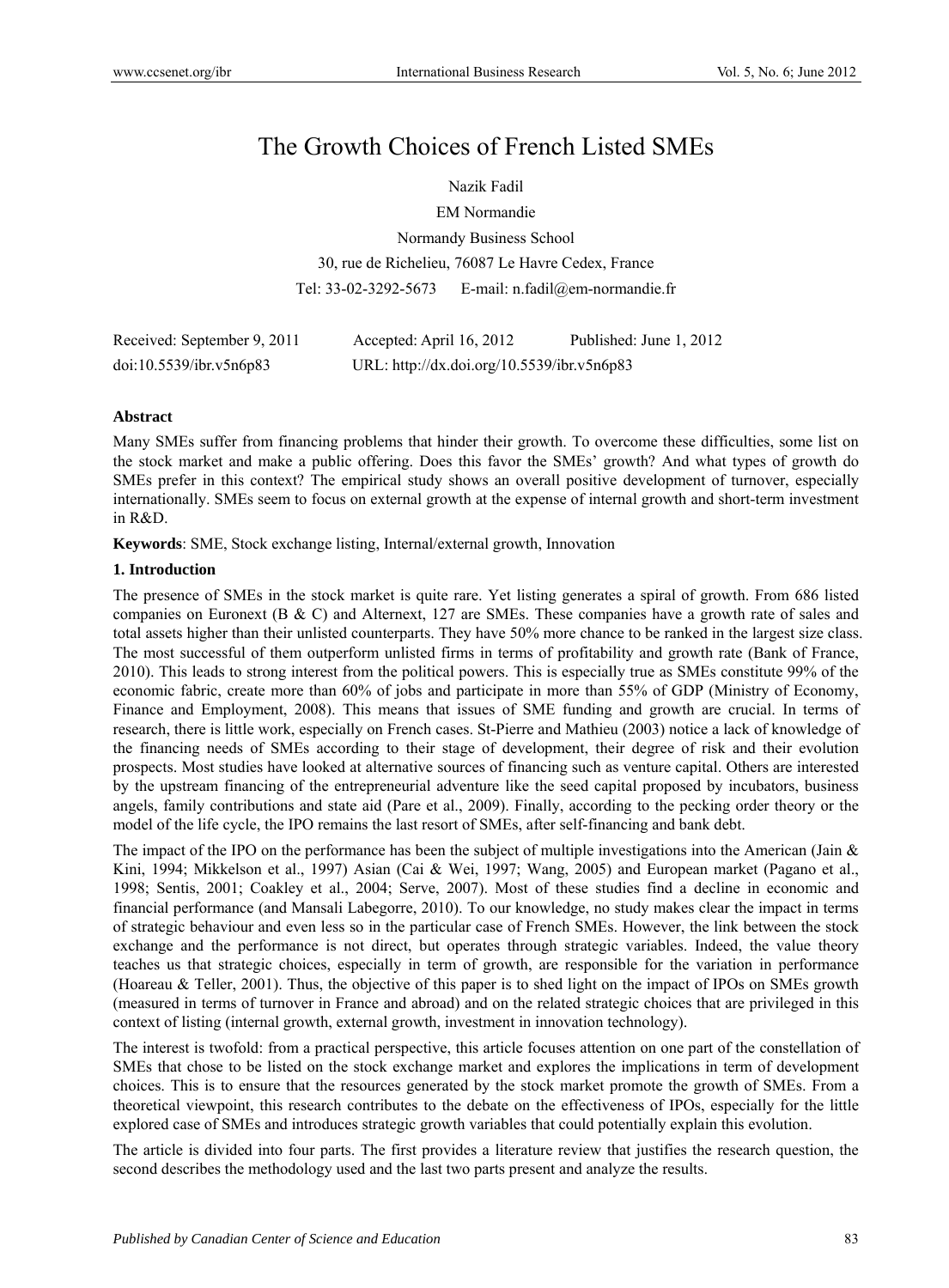#### **2. Growth of Listed SMEs: A Literature Review**

The studies on SME growth are unanimous about the importance of financial resources to invest andgrow (Krasniqi, 2007; Oliveira & Fortunato, 2006; Becchetti & Trovato, 2002; Pissarides, 1999) (Note1). Hambrick and Crozier (1985) and Bruton and Prasad (1997) conclude that the first cause which limits the growth of companies is the lack of liquidity (cash deprivation). Indeed, without financial resources, a company cannot invest and improve its production capacity, its sales and market share at the national level, let alone internationally. It cannot recruit or train staff and thus improve managerial capacity, it cannot diversify risk ... In short, without financial resources, the growth trajectory is altered.

Welbourne et al. (1998) introduce the concept of Entrepreneurial Growth Ceiling (EGC). They consider the IPO as a means to generate financial resources and to break, therefore, this growth ceiling, through investment in human resources and R&D. This type of investment, according to the authors, reassures shareholders and financial market authorities, creates shareholder value in the short term and ultimately ensures long-term performance. Blowers et al. (1995) identify the benefits of the IPO and cite specifically the improvement of financial resources to support growth "capital to sustain growth", the opportunities for future funding and the means to grow externally "mergers and acquisitions"... In addition to these financial benefits, the stock exchange increases the fame of SMEs and improves their social capital. They earn prestige and visibility and become financially credible vis-à-vis their partners. The stock exchange therefore supports entrepreneurial activity by developing networks of contacts and conditions of access to external financing, providing growth opportunities for SMEs both in the domestic and foreign market (Ravasi & Marchisio, 2003) (Note 2).

That said, financial resources are not sufficient alone to drive profitable growth. There should be a system of governance that would guide the strategic behavior in this direction.

The agency theory considers the financial market as a control mechanism that would induce managers to make strategic choices in the direction of the traditional value maximization (Jensen, 1993). Indeed, regulators of financial markets undertake to protect shareholders and ensure transparency of information. This is done, in part, through the obligation to publish annual reports and to inform shareholders about the strategies followed and their consequences in terms of value creation. Of course, this governance mechanism doesn't play the same role of control in the case of SMEs, because ownership remains highly concentrated in the hands of the leader, his associates and / or his family and the market is very illiquid, because of the weakness of the transactions. It remains no less true that it requires a minimum number of rules to protect minority shareholders and a high degree of transparency that would undermine the image of SMEs vis-à-vis its partners, in case of mismanagement. Managers must be vigilant in their mode of development and the expenses they incur. They must also comply with the promise of growth displayed. In short, in the context of the "glass house", the managers are not entirely free in their choices. Any strategic decision would be a signal about future prospects and would have a direct impact on shareholder value.

As such, signal theory is very instructive. Its purpose is to explain variations in stock prices through signals from the strategic decisions of managers. They must not only make fair decisions, but also convince the market by positive signals (Vernimmen, 2009). The examples most frequently cited concern the financial strategies: funding policy (Ross, 1977) and distribution (Charest, 1978). Investments in profitable projects are also a signal about future prospects of the company that would involve an appreciation in stock prices (Leland & Pyle, 1977). In the absence of profitable growth, shareholders prefer to sell their shares, reap the liquidity and diversify their investment portfolio in more projects that create value.

Among the strategic levers of value, we can cite the external / internal growth strategies (Hoareau & Teller, 2001; Hirigoyen & Caby, 2001). The contribution of external growth strategies on creating shareholder value is rather negative. Such a strategy could potentially create value if it controlled and strengthened the bargaining power vis-à-vis a partner (customer, supplier, competitor), conquered new market share and mobilized synergies and economies of scale. But overall, it is clear from existing studies that this type of growth, often favored by a simple exchange of securities on the stock market is not creating value for shareholders of the acquiring firm. It especially allows an appreciation of the securities of the target company (Couret & Hirigoyen, 1992; Caby, 1994) and a transfer of wealth in their favor, because of the offered premiums (Roll, 1986; Sudarsanam et al., 1993). Regarding the internal growth, many researchers have demonstrated a positive relationship between the market value of the company and its investment in capital assets (Mc Connel & Muscarella, 1985), in research and development (Copeland et al., 1994; Chan et al., 1992) and generally, in any type of investments with a long-term strategic significance (Woodbridge, 1988).

In summary, this literature review shows that SMEs suffer from financing problems that hinder their growth. The stock exchange could be a solution which facilitates access to financial resources, enhances the reputation, social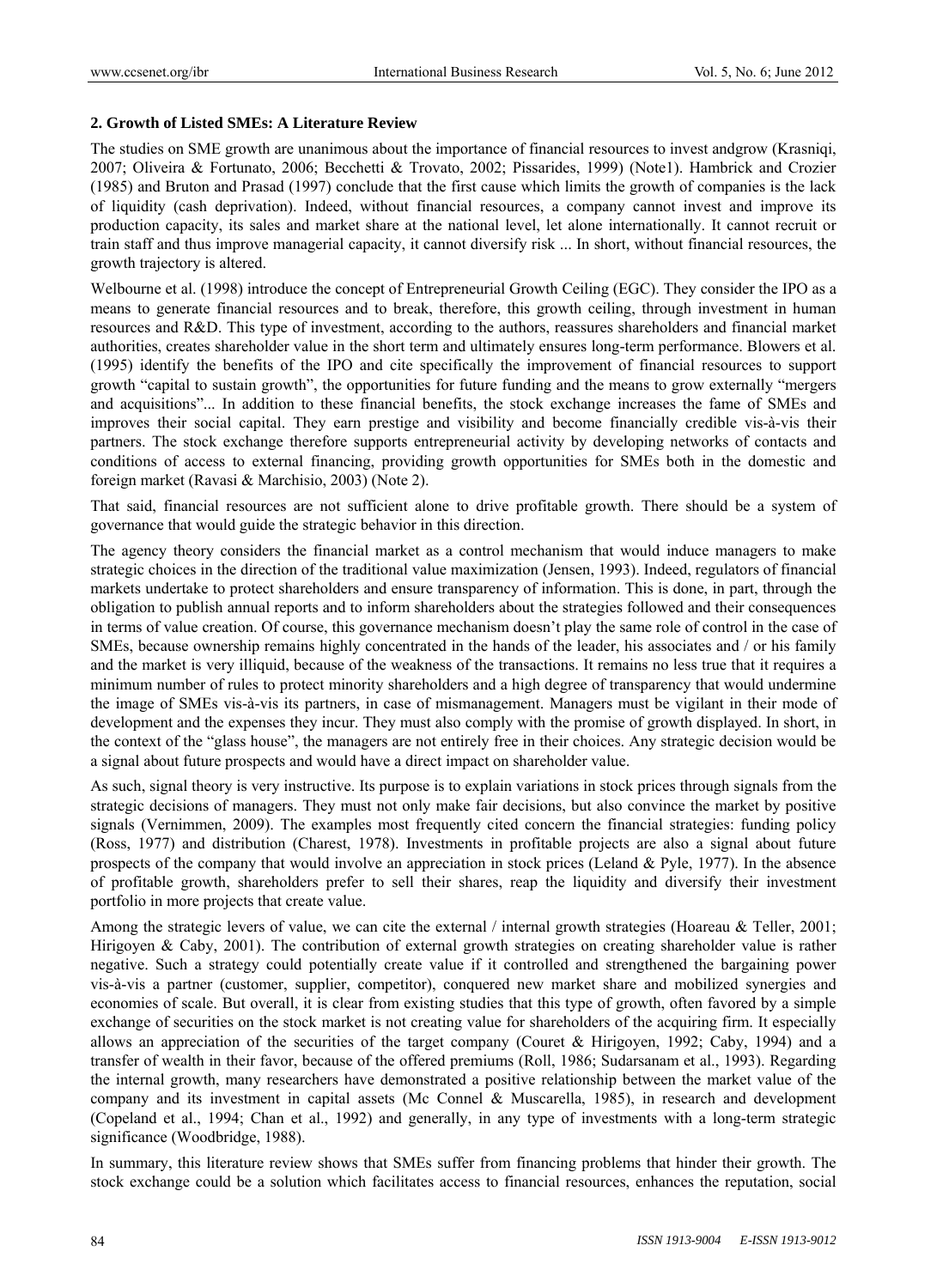capital and thus increases the bargaining power vis-à-vis national or international partners. At the same time, it subjects them to constraints of transparency and to pressures of stock prices that should guide their strategic growth choices toward creating value. In what follows we will attempt to verify these assumptions. Our goal, to recall, is to study the impact of stock exchange listing on the SME growth (measured in terms of turnover) and the strategic choices related to it (preferred modes of growth).

#### **3. Methodology**

We conducted a longitudinal study, over a period of seven years (Note 3) (three years before listing, the listing year, and three years after) between 1991 and 2001 (Note 4). The study involved 65 listed SMEs and a control sample of similar unlisted SMEs (Note 5) whose turnover is less than 50 million at the date of IPO (Note 6). Such a criterion is inadequate given the variety of industries to which firms belong. Careful attention was paid to each company, given its turnover, its workforce and its branch of industry (see Table 1). The information was collected from the database Diane, CD-pro, and Dafsaliens supplemented by annual reports available in the documentation center of the AMF.

Insert Table 1 Here

The study (Note 7) was conducted in two stages corresponding to the two procedures proposed by Alexander and Charreaux (2004). The first step is used to test the "static evolution" of the growth indicators. This is in order to monitor these indicators on average, before  $/$  after listing (longitudinal comparison) and listed  $/$  unlisted SMEs (cross-sectional comparison). Parametric tests have been conducted to see if the differences are statistically significant. To better reflect the evolution of indicators over time, we operated the same tests on the extreme years  $(-3/43)$  -3/0 (pre-listing period) and  $0/43$  (post-listing period). That said, the dynamic effect of the stock exchange listing is perceived very imperfectly.

To overcome this deficiency, like Alexander and Charreaux (2004), we felt it necessary to use an econometric model that allows us to take into account the temporal dynamics and to check whether the listing is a significant explanatory variable of the growth, ceteris paribus. For this, the main growth indicators were regressed on 1) the time T (the values from 1 to 7 denoting the seven years). This is to monitor indicators of growth over the 7 years period, 2) a dummy variable reflecting the listing L (equals 1 if the company is listed, 0 otherwise). This variable allows us to verify if the listing is significantly explanatory of growth in a positive or negative sense and 3) a variable TL equal to the product of the variable "time" and the dummy variable "listing". This is the variable that seems most relevant to monitor the dynamics of growth over the years after listing. Finally, to improve the quality of the model, two control variables, common to all businesses, have been introduced: the size and the business cycle. The regression method that we considered most suitable is that of generalized least squares applied to panel data (455 observations). It is used to control the unobserved heterogeneity that is often a source of statistical bias, to correct the heteroscedasticity that appears in the variance-covariance matrix and to identify the observable determinants of differences in behaviors. The regression model is as follows:

$$
Gr_{ii} = \alpha_i + \beta_{1i}T_{ii} + \beta_{2i}L_{ii} + \beta_{3i}TL_{ii} + \beta_4 size_{ii} + \beta_5 cycle_{ii} + \varepsilon_{ii}
$$

 $Gr_{i}$  : the growth of firm i in year t

- $T_{it}$  : the time for the firm i (value ranging from 1 to 7)
- $L_i$  : a dummy variable scoring taking the value 1 in year t of listing of the company i, and 0 otherwise
- $TL<sub>i</sub>$  : a variable expressing the interaction of the two previous variables

*it size* : a control variable, measured by turnover, the firm i in year t

 $cycle_{ii}$ : the rate of GDP growth in year t for firm i

 $\varepsilon_{ii}$  : the error term

Regarding growth indicators, we selected like Delmar et al. (2003) and Julien et al. (2006), sales growth as an indicator of organic growth. Boissin et al. (2010) consider this indicator as essential but not sufficient, and propose integrating, among other things, the international dimension. Concerning the growth patterns, we focused attention on the traditional methods of internal and external growth and investment in R&D. The first model corresponds to the definition of "entreprise-patrimoine" in the sense of De Montmorillon (1989): the company grows by acquiring new productive assets, approximated by the ratio (Tangible assets / total fixed assets). The second corresponds to partial or total equity investment in the capital of other firms, for control purposes (Paturel, 1992). We approximate this growth mode by the ratio of financial assets / total fixed assets (Alexander & Charreaux, 2004). Much research demonstrates the advantage of innovation and investment in R&D to stimulate growth (St-Pierre & Mathieu, 2003a). We therefore use the rate of investment in R&D (R&D / total assets) as an indicator of growth through technological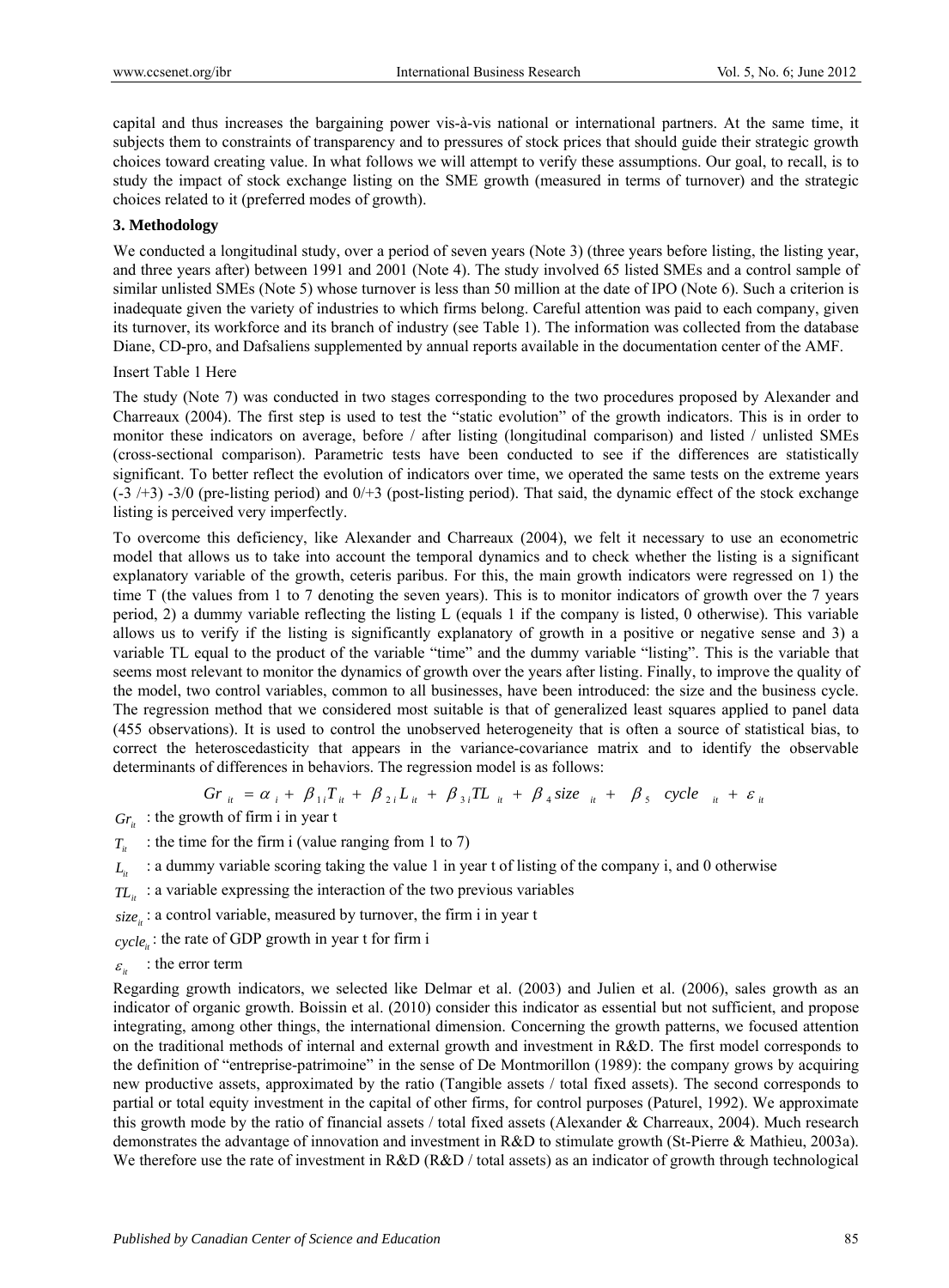innovation. In addition to these modes of development, we added in the statistical analysis, the overall rate of investment (net fixed assets / Total net balance).

The following table summarizes all the indicators and theoretical or empirical work that helped us to build them:

Insert Table 2 Here

# **4. Static Evolutions for Growth Indicators**

Table 1 presents the test results of the first procedure for listed and unlisted SMEs. (Note 8) For each indicator, are mentioned averages of the 65 companies surveyed in the year -3 (the third year before listing), 0 (the year of listing), 3 (third year after listing) and the average of three years before and after listing. The following columns indicate the mean difference tests. These tests verify whether the difference is significant or not.

#### Insert Table 3 Here (Note 9)

Regarding growth indicators, we find a variation of sales still positive on average in years -3, 0, +3 and averages before and after listing. This means that there is a growth in turnover over the 7 years of observations. It remains no less true that this evolution occurs at a decreasing rate. Indeed, we observe the average of growth rate at 54% before listing and only 15% after listing. The difference is statistically significant. We have the same observation when we compare the date of the IPO and the third year after listing. That said, this trend also relates to the control sample, although the differences are not statistically significant. This is probably a general tendency due to the euphoria of the internet bubble that saw an explosion from the year 2000, causing a generalized fall in corporate activity. Faced with this increase in sales with a decreasing rate, the percentage abroad increases significantly by comparing the extreme years  $(-3 / +3)$  and the post-listing period. This is far from being confirmed in the control sample: the differences are not significant and have a negative change over the past four years. Listing seems to promote the internationalization of SMEs through financial resources, reputation and the network effects it can generate.

As regards investment policy, listing seems to exert a significant effect on most indicators. Indeed, the global investment rate has increased from -3 to +3; from 0 to +3 and averages before and after listing. This trend is quite opposite in unlisted SMEs. The bulk of investments concern the external growth. The ratio of financial assets / total assets has been significantly increasing from 28% to 51% between the two extreme years (-3 to +3). The trend is reversed for unlisted SMEs. As for tangible assets, the investment decreased significantly in all tests, from 60% to 34%. The trend remains the same for the control sample, although the difference is not significant and lesser magnitude (from 28% to 25%). Finally, the rate of investment on R&D showed a significant decrease in average compared to the situation pre-listing. Conversely, the control sample shows a positive evolution of the rate of investment in R&D, by comparing the extreme years and the upstream period. Listed SMEs seem to be skeptical when faced with this type of investment which is costly and uncertain. They largely favored external growth at the expense of internal growth.

This step has mainly helped us to monitor the evolution of the growth indicators statically, without being able to apply the rule of "all things being equal". Indeed, the differences, even significant, cannot be systematically attributed to the phenomenon of listing. For this reason, the empirical study was extended by an analysis that explains the impact of listing for each company and introduces the "time" variable in a more dynamic perspective.

#### **5. Dynamic Evolution of Growth Modes in a Listing Context**

Tables 4, 5, 6 present an extract of results obtained for the evolution of growth patterns for listed SMEs (internal/external growth and investment in R&D). To better understand its content, consider the example of Cegedim company for which all coefficients are statistically different from zero. The T coefficient is negative: that means a decline of internal growth and investment in R&D for seven years. The trend is reversed for external growth. The C coefficient, also negative, means a decrease of the indicator of growth and investment in R&D with listing. The positive sign for the external growth reflects a substitution effect between these two growth modes in favor of the external growth. Finally, the signs of the coefficients are reversed for the TC variable. The Cegedim company seems to favor over time after listing, internal growth and investment in technological innovation to the detriment of external growth.

Insert Table 4 Here

Insert Table 5 Here

Insert Table 6 Here

Like Alexander and Charreaux (2004), we assume that the two control variables (size and business cycle), which condition the growth, are common to all businesses. In other words, the impact of these two variables is identical for all firms. Here in this case, the size effect is negative for internal growth and vice versa for acquisitions and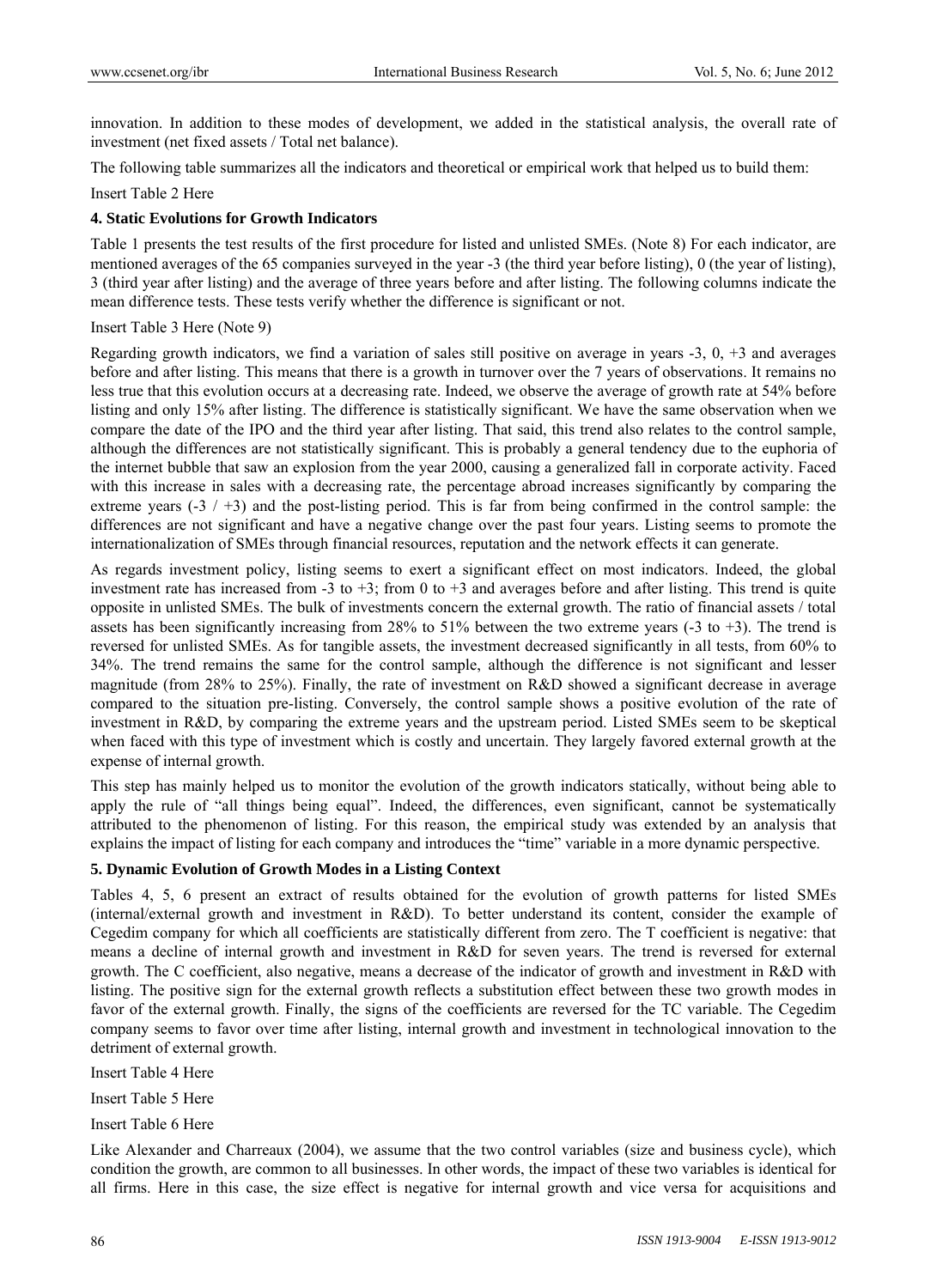investment in R&D: the larger the company, the lower its need to invest in production capacity. The large size seems to favor external growth and technological innovation. Regarding the economic cycle, it appears that the high rate of GDP incites companies to invest more in internal growth.

For each company, we have estimation for the time and listing variables. It appears that the listing has had a positive effect on investment in technological innovation in 13 cases out of65. This positive effect is only significant for only 3 cases. The negative effects are more meaningful in 52 cases (though not significant). However, the most interesting coefficient is one that reflects the evolution of strategy over time after listing, in a more dynamic perspective: the TC coefficients. They are positive for 48 SMEs but significant for only 2 companies. They are, however, negative and significant in 6 cases. The listing appears to have a negative effect on investment in R&D. This is confirmed in our statistical results. Note also a possible change in trend on a longer horizon, because we spend from 13 positive coefficients for the C variable to 48 for the TC variable. Since its introduction, SME leaders don't encourage the realization of such an investment which is costly and whose recovery time is very slow. This would impact negatively on the immediate results of the company and its share price on the stock market. However, beyond three years of listing, management doesn't preclude the realization of such an investment which is often effective in improving performance. Our results and interpretations that are derived are different from those of Welbourne et al. (1998), cited above.

Regarding the strategy of internal growth, the effect of listing is positive for 28 out of 65 SMEs, but it is positive and significant for only 8 SMEs. The negative effect is more significant in 13 cases and 37 non-significant. The coefficients of the TC variable provide information of a dynamic nature. They are positive in 31 SMEs but are positive and significant in 18 cases. However, they are negative for 34 SMEs and negative and significant for 27 SMEs. Internal growth doesn't seem to be favored in a listing context (both in static and dynamic optical). These results are consistent with results obtained in the framework of the statistical study. This would probably tend towards the destroying of value in view of the work of Mc Connel and Muscarella (1985).

Finally, with regard to external growth, the effect of listing is positive in 40 cases. This effect is significant only in 16 SMEs. However, the negative coefficients are present in 13 non-significant cases and 12 significant cases. This confirms the results of the statistical study: the listing has had a positive effect on the external growth strategy if we compare statically the change in this ratio compared to the situation before listing (risk of error 1%) and in relation to unlisted SMEs. If we consider the dynamic evolution, the TC coefficient is positive in 28 SMEs and significant in 12 cases against 24 negative and significant coefficients. Apparently, most SMEs in our sample, attracted by the possibility to acquire securities by simple exchange of shares, have recourse to external growth after their IPO. Subsequently, this strategy declines over time. Thus, we would be tempted to temper our idea: the listing has had a positive effect on the external growth strategy in a static perspective. The trend reversed with time. It should be remembered that this type of growth strategy is not necessarily a positive signal. Many authors have demonstrated its destructive value effects (Roll, 1986; Hirigoyen & Couret, 1992; Sudarsanam et al., 1993; Caby, 1994). It is especially true that shareholders, having the opportunity to diversify their portfolio, much prefer financial return to growth.

Finally, it appears that SMEs that have been listed in stock exchange market have renounced the basic mode of growth to make more acquisitions. They fear the costly investment of R&D. But the trend seems to be reversed with time. They grow in the international markets and overall they increase their turnover. Growth patterns favored in this listing context are not necessarily creating value, in view of the studies cited above. This could provide some explanations to the decline in performance often found in empirical research.

#### **6. Conclusion**

SME growth is an important economic issue that mobilizes the interest of political and academic research. One major concern is to understand the obstacles which hinder the growth of SMEs and how to work around them. A recent study by the Bank of France (2010) showed that the presence on the stock market could be a solution that would foster growth momentum, thanks to financial resources and reputation that it can generate. At the same time, numerous studies have demonstrated a rather negative effect on performance (and Mansali Labegorre, 2010; Serve, 2007). Faced with this paradox, we wished to study, on the one hand, the impact of stock exchange listing on the SME growth and to analyze, on the other hand, the growth patterns that SMEs favor in the context of listing. Finally, we were able provide some answers regarding the decline in performance often recognised after listing and therefore make some recommendations on the growth choices that carry value for listed SMEs.

Our research reveals an overall rather positive effect on SME growth: the turnover continues to grow, despite a decreasing rate and the foreign turnover increases proportionally more on average. SMEs seem to focus on international growth. The overall rate of investment is growing on average. The bulk of investment is directed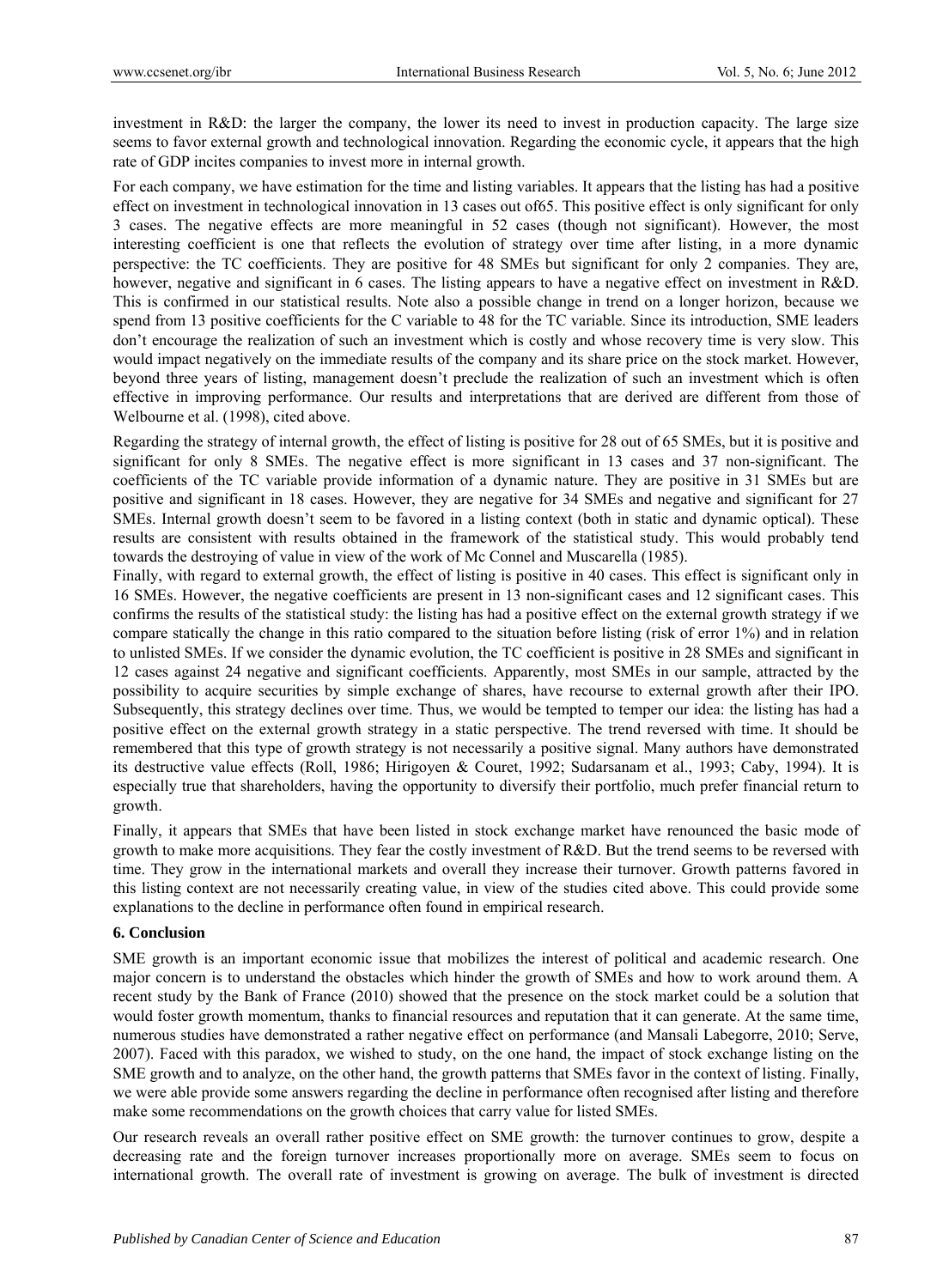towards external growth, favored by the presence in the stock exchange market at the expense of internal growth and investment in technological innovation.

In the light of value theories, the financial market seems to guide the growth choices of SMEs in the direction of destroying value. That said, our results should be taken with nuance because the use of comparative statistics and an econometric model with panel data doesn't allow the generalization of results. The presence on the stock market doesn't systematically imply growth for all indicators used and for all SMEs in our sample. SMEs are extremely heterogeneous and don't develop all in the same way nor in the same degree when they are listed on the stock market. This is the general trend which is emerging. It allows us to provide some explanation for declines in performance often found in empirical studies. Further studies, making the connection between these growth choices and performance, need to be done to follow up this work. Similarly, qualitative studies could help us to bring us closer to the reality of SMEs and to understand their growth choices in this new environment.

#### **References**

Alexandre, H., & Charreaux, G. (2004). L'efficacité des privatisations françaises: une vision dynamique à travers la théorie de gouvernance. *Revue économique, 55*(4), 791-821.

Banque de France. (2010). Entreprises cotées sur les marchés à faible capitalisation créés en 2005-2008. *Observatoire des entreprises-PME cotées.doc*, 1-10.

Becchetti, L., & Trovato, G. (2002). The Determinants of Growth for Small and Medium Sized Firms. The Role of the Availability of External Finance. *Small Business Economics, 19*(4), 291-306. http://dx.doi.org/10.1023/A:1019678429111

Blowers, S. C., Ericksen, G. K., & Milan, T. L. (1995). *The Ernst & Young guide to taking your company public*. New York: John Wiley & Sons.

Boissin, J. P., Chalus-Sauvannet, M. C., Deschamps, B., & Geindre, S. (2010). *Profils de dirigeants et croissance des jeunes entreprises*. Cahier de recherche, n 2009-12 E4, Octobre.

Bruton, G. D., & Prasad, D. (1997). Strategy and IPO Market selection: Implications for the Entrepreneurial Firm. *Journal of Small Business Management, 1*(10).

Caby, J. (1994). Motivations et efficacités des offres publiques d'achat et d'échange en France de 1970 à 1990 (Thèse de Doctorat de Sciences de Gestion). IAE de Nancy.

Caby, J., & Hirigoyen, G. (2001). *Création de valeur de l'entreprise*. Economica, 2ème édition.

Cai, J., & Wei, J. (1997). The Investment and Operating Performance of Japanese Initial Offerings. *Pacific-Basin Finance Journal*, *5*, 389-417. http://dx.doi.org/10.1016/S0927-538X(97)00021-8

Chan, S., Kensiguer, J. W., & Martin, J. (1992). The Market Rewards Promising R and D and punishes the rest. *Journal of Applied Corporate Finance, 5*(2), 59-66. http://dx.doi.org/10.1111/j.1745-6622.1992.tb00490.x

Charest, G. (1978). Dividend Information, Stock Returns and Market Efficiency. *Journal of Financial Economics*, Juin-Septembre, 297-330. http://dx.doi.org/10.1016/0304-405X(78)90033-8

Coakley, J., Hadass, L., & Wood, A. (2004). Post-IPO operating Performance, Venture Capitalists and Market Timing*. Working Paper*, University of Essex, Department of Accounting, Finance and Management, November.

Copeland, T., Koller, T., & Murrin, J. (1994). *Valuation: Measuring and Mmanaging the Value of Companie*s (2nd ed.). New York: Mc Kinsey and company, john Wiley and sons.

Couret, A., Hirigoyen, G., & Caby, J. (1992). *Les OPA, Que sais-je?*. Paris: PUF.

Covin, J., & Slevin, D. (1991). A conceptual Model of Entrepreneurship as Firm Behaviour. *Entrepreneurship Theory and Practice*, Fall, 7-25.

Daigne, J-F., & Joly, X. (1986). *Le second marché: un atout pour l'entreprise*. Paris: Les éditions d'organisation.

De Montmorillon, B. (1989). Croissance de l'entreprise. *Encyclopédie de gestion*. sous la direction de Joffre, P. et Y. Simon, Paris, Economica, tome1.

Delmar, F., Davidson, P., & Gartner, W. B. (2003). Arriving at the high growth firm. *Journal of Business Venturing,* (18), 189-216. http://dx.doi.org/10.1016/S0883-9026(02)00080-0

Fadil, N. (2007). Stratégie, gouvernance et performance des moyennes entreprises: quel est l'impact de la cotation en Bourse?. *Management et Avenir, 1*(11), 147-166. http://dx.doi.org/10.3917/mav.011.0147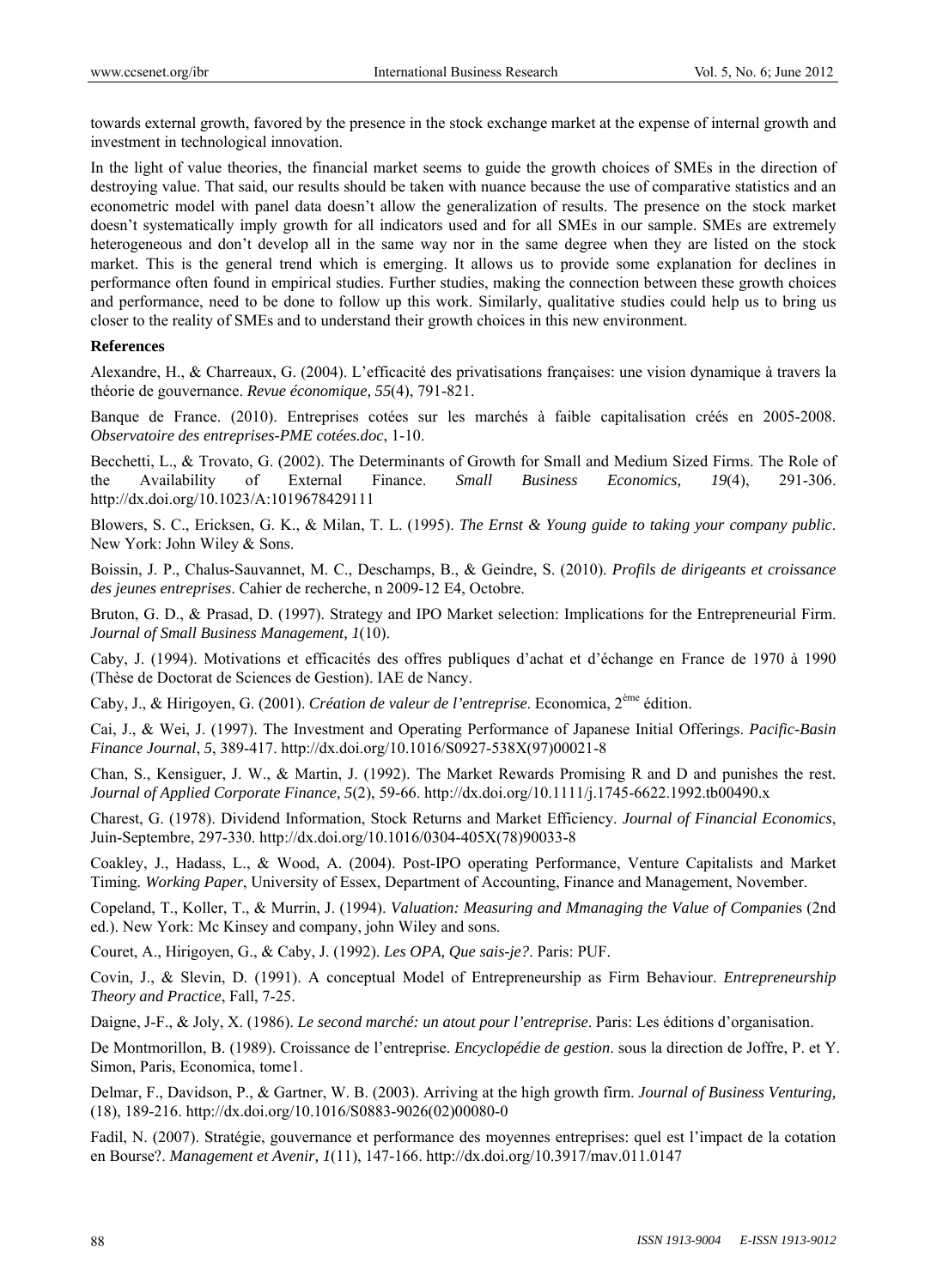Hambrick, D. C., & Crozier, L. N. (1985). Stumblers and Stars in the Management of Rapid Growth. *Journal of Business Venturing, 1*(1), 31-45. http://dx.doi.org/10.1016/0883-9026(85)90005-9

Hoarau, C., & Teller, R. (2001). *Création de valeur et management de l'entreprise*. Paris: Vuibert.

Jain, B. A., & Kini, O. (1994). The Post-issue Operating Performance of IPO Firms. *Journal of Finance, 49*(5), 1699-1726. http://dx.doi.org/10.2307/2329268

Jensen, M. C. (1993). Corporate Control and the Politics of Finance. In E. Altman (Ed.), *Bankruptcy & Distressed Restructurings*. Stern, New York University Salomon Center, Irwin.

Julien, P. A., Saint Jean, E., & Audet, J. (2006). Les facteurs influençant la croissance des PME à forte croissance, 23ème colloque annuel du conseil canadien des PME et de l'entrepreneuriat, Trois-Rivières.

Kim, K., Kitsabunnarat, P., & Nofsinge, L. J. (2002). Ownership Control and Operating Performance in an Emerging Market: Evidence from Thai IPO Firms. *Journal of Corporate Finance, 156*, 1-27.

Krasniqi, B. A. (2007). Barriers to entrepreneurship and SME growth in transition: The case of Kosova. *Journal of Developmental Entrepreneurship, 12*(1), 71-94. http://dx.doi.org/10.1142/S1084946707000563

Leland, H., & Pyle, D. (1977). Informational asymmetries, financial structure, and financial intermediation. *Journal of Finance, 32*(2), 371-387. http://dx.doi.org/10.2307/2326770

Mansali, H., & Labégorre, F. (2010). Les performances économiques et boursières à long terme des sociétés introduites en bourse: le cas du marché français (1990-2003). *Finance Contrôle Stratégie, 13*(2), 67-106.

Mc Connel, J., & Muscarella, C. J. (1985). Corporate Capital Expenditure Decisions and the Market Value of the Firm. *Journal of Financial Economics, 14*(3), 399-422. http://dx.doi.org/10.1016/0304-405X(85)90006-6

Mikkelson, W. H., Partch, M. M., & Shah, K. (1997). Ownership and Operating Performance of Companies that Go Public. *Journal of Financial Economies, 44*, 281-307. http://dx.doi.org/10.1016/S0304-405X(97)00006-8

Ministère de l'Economie des Finances et de l'Emploi. (2008). *Les chiffres-clefs des PME* (p. 337). Ed. Etudes & Statistiques.

Oliveira, B., & Fortunato, A. (2006). Firm Growth and Liquidity Constraints: A Dynamic Analysis. *Small Business Economics, 27*(2-3), 139-156. http://dx.doi.org/10.1007/s11187-006-0006-y

Pagano, M., Panetta, F., & Zingales, L. (1998). Why do Companies Go Public: an Empirical Analysis. *Journal of Finance, 53*(1), 27-64. http://dx.doi.org/10.1111/0022-1082.25448

Pare, J. L., Redis, J., & Sahut, J. M. (2009). The Development of Entrepreneurial Finance Research. *International Journal of Business, 14*(4), 283-290.

Paturel, R. (1992). Stratégie de croissance externe. *Encyclopédie de management*, tome 2, 2ème édition. Paris. Vuibert. 407-417.

Pissarides, F. (1999). Is lack of funds the main obstacle to growth? ebrd's experience with small- and medium-sized businesses in central and eastern Europe. *Journal of Business Venturing, 14*(5-6), 519-539. http://dx.doi.org/10.1016/S0883-9026(98)00027-5

Ravasi, D., & Marchisio, G. (2003). Going Public and the Enrichment of a Supportive Network. *Small Business Economics, 21*(4), 381-395. http://dx.doi.org/10.1023/A:1026119221991

Roll, R. (1986). The Hubris Hypothesis of Corporate Takeovers. *Journal of Business, 59*, 197-216. http://dx.doi.org/10.1086/296325

Ross, S. (1977). The Determination of Financial Structure: The Incentive – Signalling Approach. *Bell Journal of Economics, 8*, 23-40. http://dx.doi.org/10.2307/3003485

Sentis, P. (2001). Performances opérationnelles et boursières des sociétés introduites en Bourse: le cas français 1991-1995. *Finance, 22*(1), 87-118.

Serve, S. (2007). L'impact de l'admission à la cote sur les performances économiques des entreprises. *Finance, 28*(2), 79-120.

St-Pierre, J., & Fadil, N. (2012). La recherche en finance entrepreneuriale: critique sur l'état actuel des connaissances et proposition d'un nouveau cadre de réflexion. *Revue Internationale PME*, à paraître.

St-Pierre, J., & Mathieu, C. (2003a). Innovation in Canadian SMEs: The Process, characteristics of firms and their environment. *48th ICSB World Conference*, Belfast, 15-18 juin.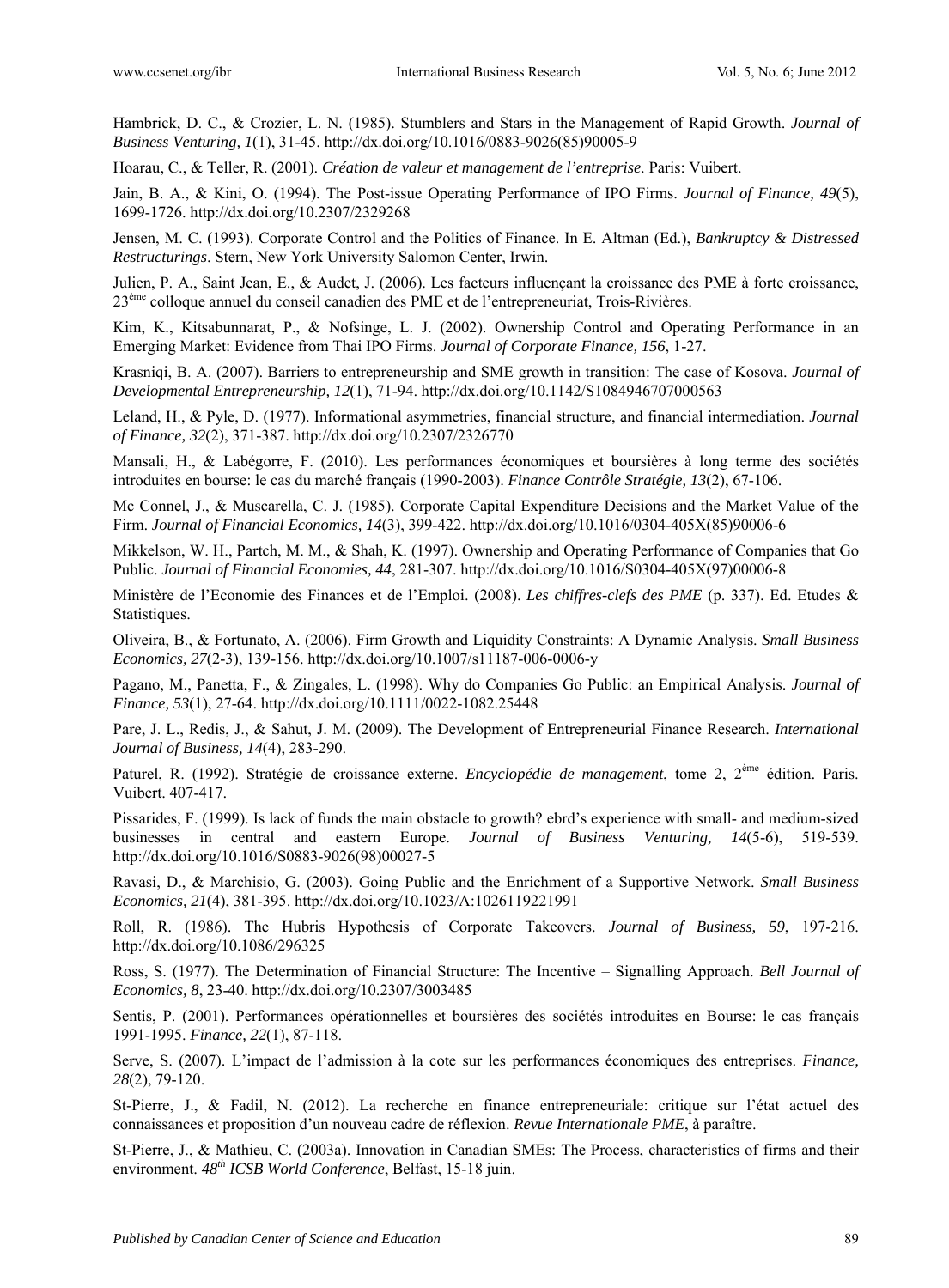St-Pierre, J., & Mathieu, C. (2003b). Le financement par capital risque: évolution des connaissances des dix dernières années et avenues de recherche. *Rapport de recherche*, Industrie Canada, 25 avril.

Sudarsanam, S., Holl, P., & Salami, A. (1993). Shareholder Wealth Gains in Mergers: an Empirical Test of the Synergy and Agency Effects. *Journée internationale de l'AFFI*, La Baule.

Vernimmen, P. (2009). *Finance d'entreprise*. Ed. Dalloz Gestion.

Wang, C. (2005). Ownership and Operating Performance of Cjinese IPOs. *Journal of Banking and Finance, 29*, 1835-1856. http://dx.doi.org/10.1016/j.jbankfin.2004.07.003

Welbourne, T., Heidi, M., Necky, M., & Dale Meyerz, G. (1998). Getting Past the Entrepreneurial Growth Ceiling: A longitudinal Study of IPO Firm Growth Through solution Driven Strategies. Center for Advanced Human Resource Studies, *CAHRS Working Paper Series*, Cornell University.

Woodbridge, J. R. (1988). Competitive Decline and Corporate Restructuring: Is a Myopic Stock Market to Blame? *Journal of Applied Corporate Finance, 1*(1), 26-36. http://dx.doi.org/10.1111/j.1745-6622.1988.tb00155.x

# **Notes**

Note 1. Quoted by St-Pierre and Fadil (2012).

Note 2. Quoted by St-Pierre and Fadil (2012).

Note 3. We chose this time gap (7 years) for reasons of data availability and homogeneity of backgrounds and economic contexts. We could broaden the horizon for some companies, but the realization of an unbalanced panel in the model induce econometric and interpretation bias. This is especially true until 2001, the economic environment changes from a phase of euphoria of stock market to a crisis phase, which is not without impact on the financial and strategic choices of listed SMEs. Finally, some studies have mobilized quite similar time horizons (Megginson et al., 1994; Charreaux and Alexander, 2004) or shorter (Kim et al., 2002; Wang, 2005; Serve, 2007), without reducing the quality of their modeling and their results.

Note 4. To avoid interpretation bias, we opted for a period of stock market euphoria (Internet bubble) rather than a crisis. In the latter case, reduced growth could be attributed systematically to the crisis context. Conversely, if the company fails to grow in a period of euphoria, we might question the relevance of the IPO decision and its consequences, presumed positive,on the growth of SMEs.

Note 5. To create this sample, we relied on SMEs introduced in 1998 (which constitute almost 45% of our sample). For each company, we sought its "counterpart" unlisted, in the same size (in terms of numbers of employees and turnover) and in the same industry. Diane database allows us to conduct this type of selection by specifying the criteria mentioned.

Note 6. We relied on the definition of the European Commission (January 2005).

Note 7. The same method, with the same data, was been applied by Fadil (2007) for a general analysis of performance.

Note 8. This table and the associated results were extracted and adapted from Fadil (2007).

Note 9. For unlisted SMEs, we selected the horizon (1995-2001) because the majority of SMEs in our sample were introduced in 1998. They are analyzed on the same horizon.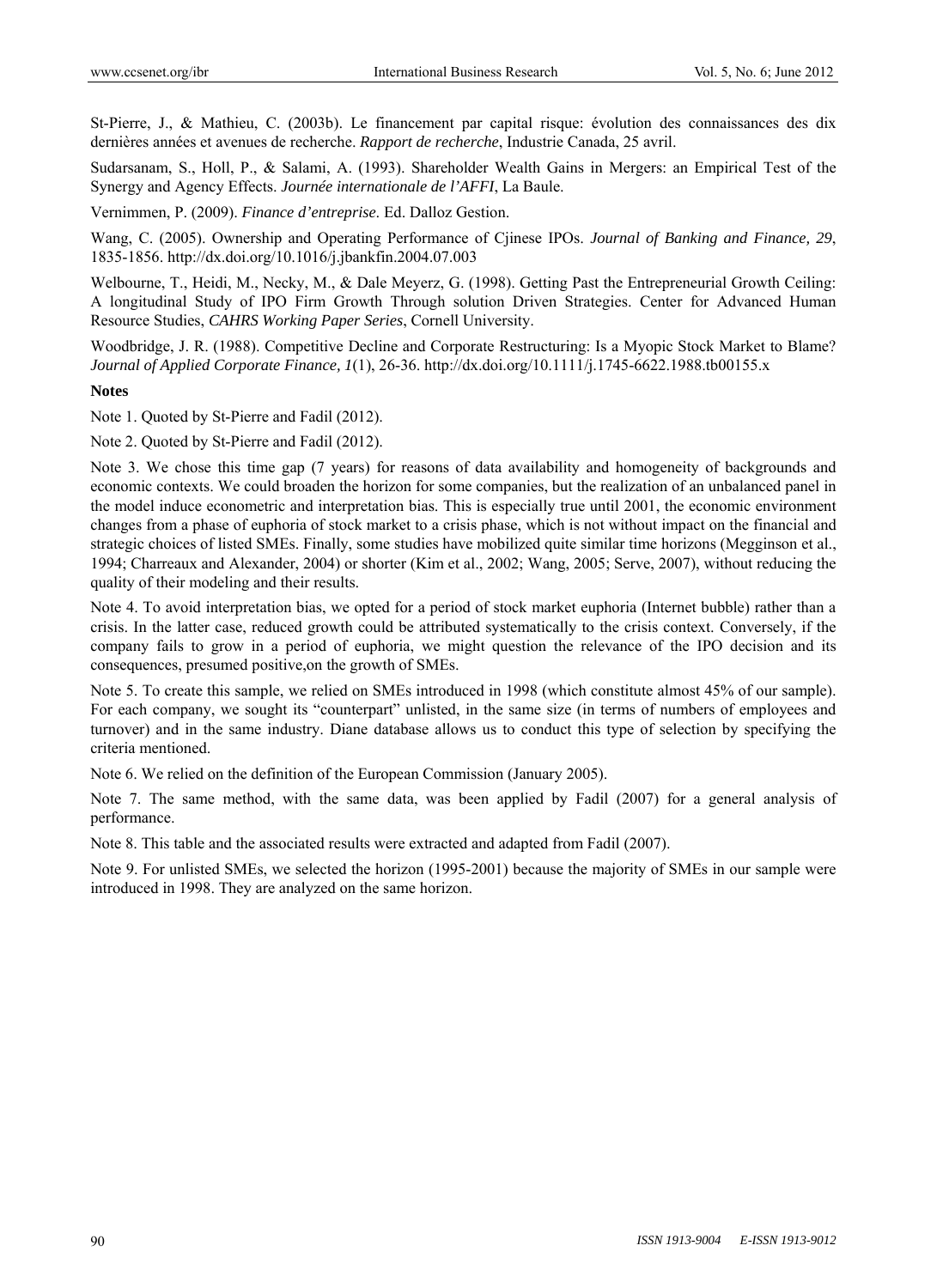| <b>SMEs</b>          | Date of IPO | <b>Turnover</b> | Number of    | <b>Industry</b>                                           | <b>Compartment of Stock</b> |
|----------------------|-------------|-----------------|--------------|-----------------------------------------------------------|-----------------------------|
|                      | (DIPO)      | $(K.\Theta)$ in | employees in |                                                           | <b>Market in DIPO</b>       |
|                      |             | <b>DIPO</b>     | <b>DIPO</b>  |                                                           |                             |
| <b>AIROX</b>         | 1997        | 8481            | 62           | Medical equipment Manufacturing                           | Marché libre OTC            |
| <b>APEM</b>          | 1995        | 25423           | 313          | Switch Manufacturing                                      | Second marché               |
| <b>ASSYSTEME</b>     | 1995        | 21847           | 6            | Management Consulting                                     | Second marché               |
| <b>BELVEDERE</b>     | 1997        | 21639           | 7            | Food wholesaler                                           | Nouveau Marché              |
| <b>BERTHET</b>       | 1996        | 19420           | 125          | Glasses Manufacturing                                     | Second marché               |
| <b>CEGEDIM</b>       | 1995        | 40932           | 294          | Communications and marketing Services.                    | Second marché               |
| <b>CREANET</b>       | 1994        | 4962            | $\tau$       | Computers consulting                                      | Marché libre OTC            |
| <b>CREATIFS</b>      | 1997        | 18852           | 134          | Events services                                           | Second marché               |
| <b>CYBERNETIX</b>    | 1997        | 27858           | 177          | Automatisme Engineering                                   | Second marché               |
| <b>DEBUSCHERE</b>    | 1995        | 27013           | 189          | Design                                                    | Marché libre OTC            |
| <b>DIGIGRAME</b>     | 1997        | 9654            | 39           | Manufacturing of compression card of sound. Second marché |                             |
| <b>DURAN</b>         | 1997        | 9853            | 84           | Technical services for cinema and television              | Nouveau Marché              |
| <b>DYNAFOND</b>      | 1994        | 6575            | 44           | Foundryof metals                                          | Marché libre OTC            |
| <b>GENERAL INDUS</b> | 1997        | 8975            | 10           | Chemical products wholsaler                               | Marché libre OTC            |
| <b>ICOM INFO</b>     | 1996        | 10952           | 46           | Telecommunication and computer consulting Second marché   |                             |
| <b>VERNEY-CARRON</b> | 1998        | 7678            | 97           | Arm manufacturing                                         | Lyon Stock Exchange         |
| <b>Sample</b>        | 1994: 15%;  | Mean:           | Mean: 119    |                                                           | Second Marché: 60%          |
| distribution/mean    | 1995: 8%;   | 22377 K€        |              |                                                           | Nouveau marché: 20%         |
|                      | 1996: 14%;  |                 |              |                                                           | Marché libre: 20%           |
|                      | 1997: 20%;  |                 |              |                                                           |                             |
|                      | 1998: 43%   |                 |              |                                                           |                             |

|  |  |  |  |  |  | Table 1. Extract from listed SMEs and their key characteristics |
|--|--|--|--|--|--|-----------------------------------------------------------------|
|--|--|--|--|--|--|-----------------------------------------------------------------|

| <b>Growth Indicators</b>   | <b>Growth Mesure</b>                 | <b>Authors</b>                                |
|----------------------------|--------------------------------------|-----------------------------------------------|
| Sales growth               | $St - St-1 / St-1$                   | Julien et al. (2006); Delmar et al. (2003)    |
| International growth       | International sales (in $\%$ )       | Boissin et al. (2010)                         |
| overall rate of investment | net fixed assets / Total net balance | Alexandre et Charreaux (2004)                 |
| External Growth            | Financial assets/total fixed assets  | Alexandre et Charreaux (2004); Paturel (1992) |
| Internal Growth            | Tangible assets/total fixed assets   | De Montmorillon (1989)                        |
| Investment in R&D          | R&D/total fixed assets               | St-Pierre et Mathieu (2003b)                  |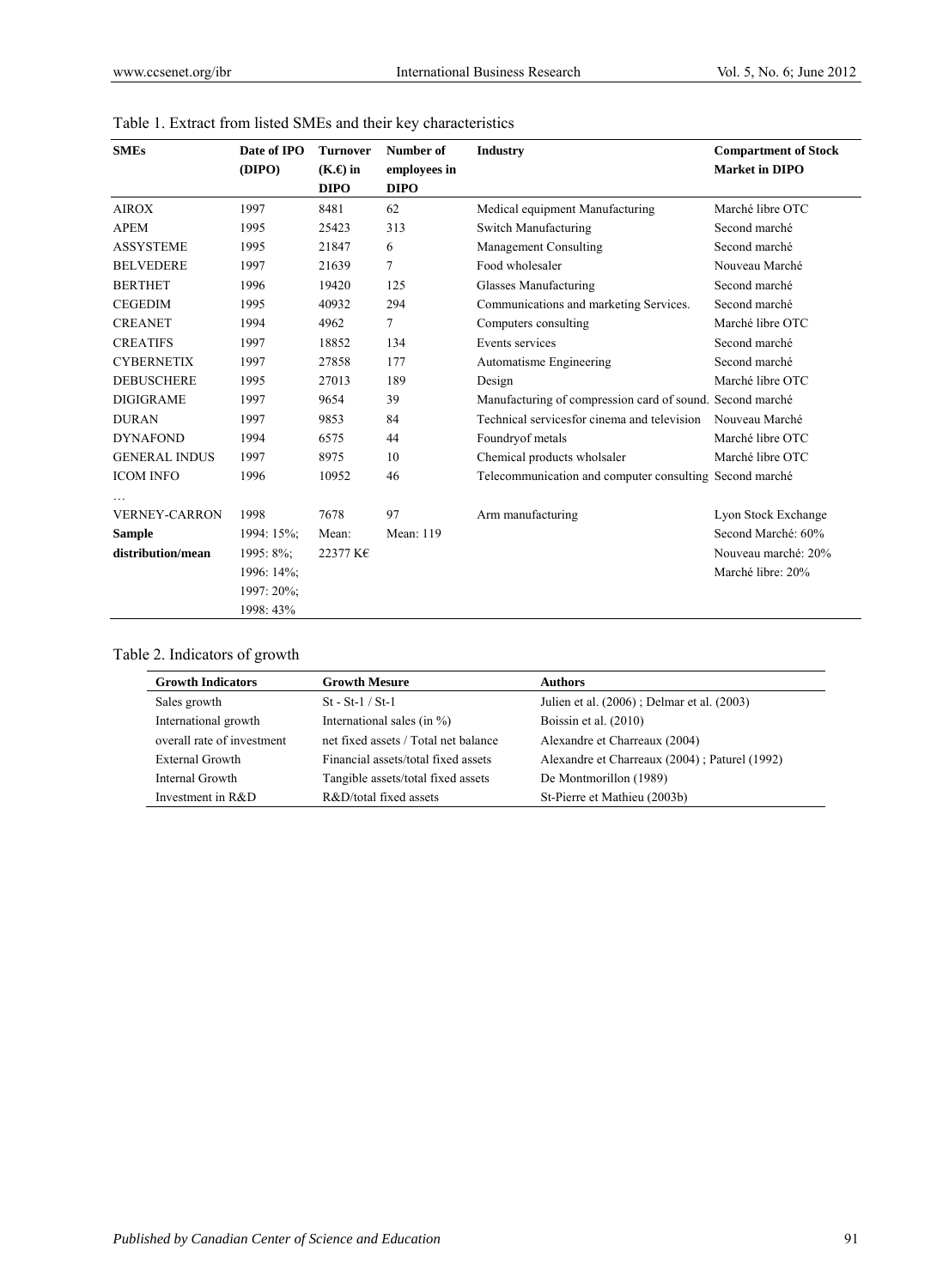| <b>Indicators for listed SMEs</b> | Mean at -3 | Mean<br>before | Mean at 0 | Mean<br>after | Mean at $+3$ | test<br>before/after | test $-3/+3$ | $test-3/0$  | test $0/+3$ |
|-----------------------------------|------------|----------------|-----------|---------------|--------------|----------------------|--------------|-------------|-------------|
| Ratios of activities growth       |            |                |           |               |              |                      |              |             |             |
| $St - St - 1 / St - 1$            | 0.95       | 0.54           | 0.19      | 0.15          | 0.1          | $-2.10**$            | $-1.58$      | $-1.40$     | $-2.85***$  |
| % of international turnover       | 19.11      | 21.56          | 22.25     | 23.54         | 27.27        | 0.82                 | $2.72***$    | 1.36        | $2.58***$   |
| <b>Ratios of investissement</b>   |            |                |           |               |              |                      |              |             |             |
| $(en\%)$                          |            |                |           |               |              |                      |              |             |             |
| Total Investment rate             | 26.68      | 25.59          | 25.25     | 31.91         | 33.85        | $3.18***$            | $2.82***$    | $-0.74$     | $4.55***$   |
| <b>External Growth</b>            | 28.06      | 28.11          | 39.77     | 47.61         | 50.96        | $5.61***$            | $5.92***$    | $3.66***$   | $3.64***$   |
| Internal Growth                   | 60.19      | 58.4           | 47.18     | 38.21         | 34.57        | $-6.73***$           | $-6.87***$   | $-3.72***$  | $-4.43***$  |
| R&D Investment                    | 3.34       | 3.15           | 1.74      | 1.01          | 0.98         | $-1.78$ <sup>*</sup> | $-1.25$      | $-0.80$     | $-1.07$     |
| <b>Indicators for non listed</b>  | Mean at    | Mean           | Mean at   | Mean          | Mean at      | test                 |              | <b>Test</b> | test        |
| <b>SMEs</b>                       | 1995       | before         | 1998      | after         | 2001         | before/after         | test 95/01   | 95/98       | 98/01       |
| Ratios of activities growth       |            |                |           |               |              |                      |              |             |             |
| $St - St - 1 / St - 1$            | 0.48       | 0.2            | 1.86      | 0.12          | 0.16         | $-1.17$              | $-0.92$      | 0.80        | $-1.00$     |
| % of abroad turnover              | 14.65      | 14.99          | 17.53     | 18.54         | 16.29        | 0.73                 | 0.49         | 1.47        | $-0.45$     |
| <b>Ratios of investissement</b>   |            |                |           |               |              |                      |              |             |             |
| $(en\%)$                          |            |                |           |               |              |                      |              |             |             |
| Total Investment rate             | 26.22      | 27.14          | 23.00     | 23.58         | 23.78        | $-0.03$ <sup>*</sup> | $-0.93$      | $-1.14$     | 0.44        |
| <b>External Growth</b>            | 28.22      | 28.68          | 27.11     | 26.21         | 25.63        | $-0.93$              | $-0.88$      | $-0.23$     | $-0.46$     |
| Internal Growth                   | 55.35      | 52.49          | 49.29     | 50.91         | 49.64        | $-0.60$              | $-1.31$      | $-1.63$     | 0.08        |
| R&D Investment                    | 0.30       | 0.75           | 0.62      | 0.25          | 0.55         | $-0.70^*$            | $0.40^*$     | $0.66*$     | $-0.08^*$   |

Table 3. Testing the effect of listing on the various indicators of growth for SMEs listed and unlisted (longitudinal and transverse comparisons)

*Note:* <sup>\*</sup> Test rejecting the null hypothesis of the equality of means 10% (\*\* at 5%) (\*\*\* 1%).

| $\mathbf C$           | $-0.02$              | $-4.59***$    |                    |             |               |             |  |  |
|-----------------------|----------------------|---------------|--------------------|-------------|---------------|-------------|--|--|
| LSIZE?                | 0.006                | $4.69***$     | <b>Adjusted R2</b> |             | 0.31          |             |  |  |
| CYCLE?                | 0.024                | 0.969527      |                    |             |               |             |  |  |
| <b>SMEs</b>           | <b>T</b> Coefficient | t-Statistic   | L Coef.            | t-Statistic | TL Coef.      | t-Statistic |  |  |
| <b>AIROX</b>          | $-0.01$              | $-0.34$       | $-0.00$            | $-0.07$     | 0.00          | 0.10        |  |  |
| <b>APEM</b>           | 0.03                 | $9.58***$     | 0.05               | 1.61        | $(-0.04)$ *** | $-6.22$     |  |  |
| <b>ASSYSTEME</b>      | $-0.01$              | $-1.21$       | $-0.003$           | $-0.45$     | 0.001         | 0.74        |  |  |
| <b>BELVEDERE</b>      | $-0.00$              | $-0.74$       | $-0.005$           | $-1.02$     | 0.00          | 0.83        |  |  |
| <b>BERTHET BONDET</b> | $-0.00$              | $-1.38$       | $-0.004$           | $-0.76$     | 0.001         | 1.07        |  |  |
| <b>CEGEDIM</b>        | $-0.00$              | $(-3.26)$ *** | $-0.003$           | $-1.41$     | $0.001***$    | 2.07        |  |  |
| <b>CREANET</b>        | 0.00                 | 1.05          | 0.002              | 0.70        | $-0.001$      | $-1.24$     |  |  |
| <b>CREATIFS EXPO.</b> | $-0.01$              | $-0.91$       | $-0.00$            | $-0.08$     | 0.000         | 0.26        |  |  |
| <b>CYBERNETIX</b>     | $-0.00$              | $-1.14$       | $-0.002$           | $-0.25$     | 0.001         | 0.50        |  |  |
| <b>DEBUSCHERE</b>     | $-0.01$              | $-0.91$       | $-0.003$           | $-0.28$     | 0.001         | 0.46        |  |  |
| <b>DIGIGRAME</b>      | $-0.00$              | $-0.25$       | $-0.000$           | $-0.03$     | $-0.001$      | $-0.13$     |  |  |
| <b>DURAN</b>          | $-5.81E-0.5$         | $-0.08$       | $-8.96E - 05$      | $-0.01$     | $-0.001$      | $-0.20$     |  |  |
| <b>DYNAFOND</b>       | 0.00                 | 0.42          | $-6.26E - 05$      | $-0.008$    | $-0.001$      | $-0.26$     |  |  |
| <b>GENERAL INDUS.</b> | $-0.00$              | $-0.38$       | 0.001              | 0.06        | 0.001         | 0.06        |  |  |
| ICOM INFO.            | $-0.00$              | $-0.67$       | $-0.003$           | $-0.56$     | 0.001         | 0.7         |  |  |
|                       |                      |               |                    |             |               |             |  |  |
| <b>VERNEY-CARRON</b>  | $-0.008$             | $-1.59$       | $-0.018$           | $-0.41$     | 0.007         | 0.84        |  |  |

Table 4. Extract from the test results of the dynamic effect of listing on the investment in R&D